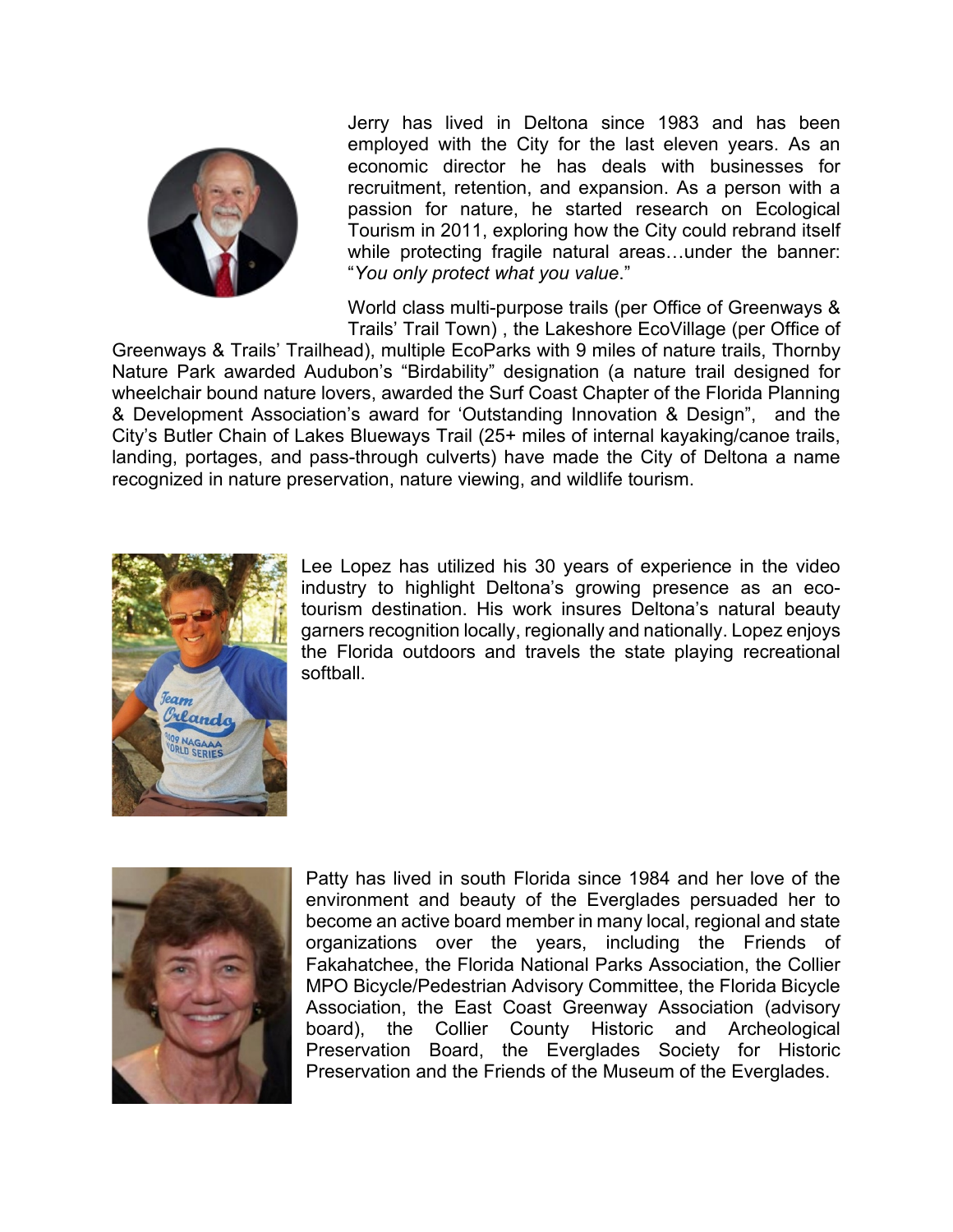A former financial advisor for Raymond James & Associates in the Keys, Patty retired to the Everglades in 1994 with her husband Steve. They began their long-distance bicycle touring in 2000, cycling across the U.S twice and through many countries in Europe. Patty's commitment to safe alternative transportation and her appreciation for the Everglades encouraged her to help establish the Friends of the River of Grass Greenway which hosts monthly bike tours through the Everglades.

In 2019 Patty, along with other community members, was instrumental in Everglades City applying and receiving the designation as a Florida State Trail Town. Currently, she is active in raising funds to renovate the historic Bank of Everglades Building which will serve as the Everglades Area Welcome Center and the Trail Town Headquarters for Everglades City.



In pursuit of her career path and desire to live in a sub-tropical climate, Dayna moved to South Florida in 1986. Her love of the environment and appreciation for the traditional town layout and authentic small-town character inspired her and her husband Andrew to build a home in Everglades City in 2001.

As a Landscape Architect and Land Planner, Dayna has been an advocate for walkable communities and smart growth development principles for many years. She has designed numerous parks & recreational facilities and streetscape projects that incorporate bike & pedestrian facilities. After forming her own firm in 2008, she was able to focus on sustainable design, green

development techniques and promote safe and enjoyable alternative transportation modes. She is a recreational cyclist and enjoys on and off-road biking in the Everglades area, as well as fishing and exploring the Ten Thousand Islands and points south.

Dayna has served on the Bicycle/Pedestrian Advisory Committee of the Collier County MPO since 2009 and as Chair of the BPAC from 2012 - 2017. She was actively involved in the Everglades City application and presentation for the Florida State Trail Town designation in 2019. To help build on the foundation of the Trail Town designation, Dayna and other community members formed the Everglades City Bike/Ped Advisory Committee in 2019 and developed the Everglades City Bike/Ped Master Plan.